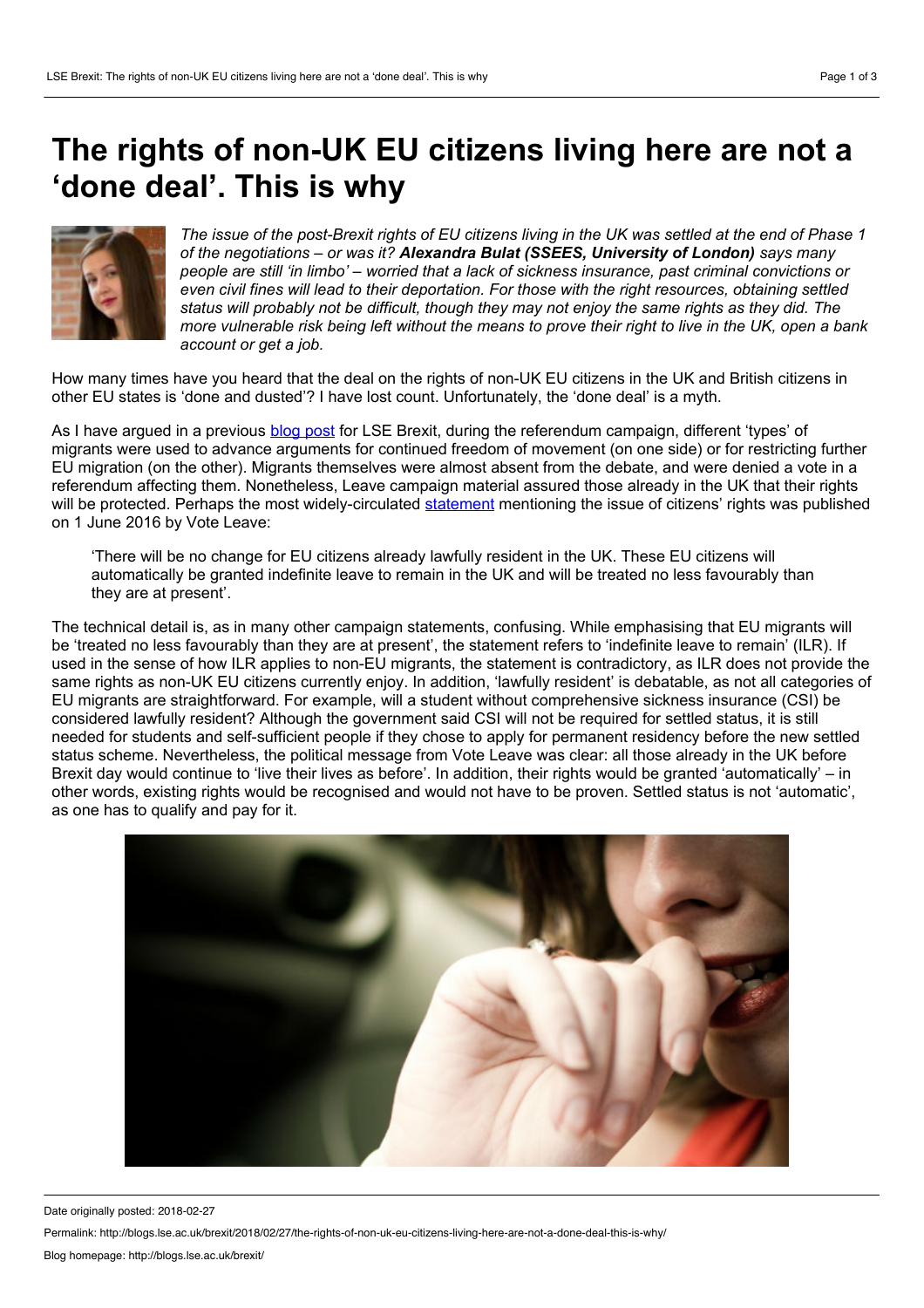## Photo: [Freddie](https://www.flickr.com/photos/fixem/4815843665/in/photolist-8kysxk-WpWPwC-cABt8S-TZoMNF-bDboxA-6y6J2G-WETVak-535Za7-byoba-5sVCu7-RDqZKR-6fe4DQ-5zwr6g-mTJGE-aetWQm-mvvZek-9c7aAa-9bVBCn-izkXAT-bh8FLv-79SjU2-dmp1uc-JTAHAv-627WfM-Tseeh1-WBiZuQ-d39Npj-WESYGT-VrpRNk-ek6Ms4-9qftNi-9oY7iy-bqchtg-2oKy9-WtjjSF-ARDE-jmHqq-VoHxxq-8utLBd-6ECDRA-mYmKM-7a8KNC-TiHj9r-9Mu4xi-JQPVow-jmHqs-nz4yBt-4WZgoi-VroYqk-j1m2zy) Pena via a [CC-BY-NC](https://creativecommons.org/licenses/by-nc/2.0/) 2.0 licence

Later on, after the referendum, the Home Office started communicating with EU migrants through a variety of media, underlining how obtaining settled status would be easy, streamlined and digital. In October 2017, the Prime Minister herself even signed a letter to [non-UK](https://www.gov.uk/government/news/pms-open-letter-to-eu-citizens-in-the-uk) EU citizens appreciating their 'huge contribution' and giving further assurances on their rights.

But the myth of a 'done deal'was created in official communications after 'sufficient progress' had been made in the Phase 1 Brexit negotiations. In January, I heard it while I was in a BBC Question Time audience. A government minister on the panel assured the audience that the citizens' rights deal was 'done and dusted'. I challenged his statement, later discovering that my intervention could not be broadcast due to time constraints. The new myth even persuaded some friends and family, British and non-British alike. The 'done deal' on citizens' rights usually goes unchallenged in media discourses and everyday conversations.

But this nicely-packaged myth does not persuade many of those affected, who on 13 February marked 600 days living 'in [limbo'](https://www.amazon.co.uk/Limbo-Brexit-testimonies-EU-citizens/dp/1548026085). It is important to note that UK citizens living in the other 27 EU member states are also in limbo, and there is even less clarity on how each EU member state will consider their status. One day later, 601 days in limbo, while many mixed EU-UK couples celebrated Valentine's Day, the Home Affairs Select Committee published a [report](https://publications.parliament.uk/pa/cm201719/cmselect/cmhaff/421/42102.htm) criticising the Home Office's ability to deal with Brexit, including concerns regarding the more than three million settled status applications from non-UK EU citizens that will have to be processed in a short time. The Home Office published a [response](https://homeofficemedia.blog.gov.uk/2018/02/14/response-to-the-home-affairs-select-committee-report-on-brexit-preparations/), claiming adequate resources have been allocated:

'It is wrong to say that there is uncertainty for EU citizens living in the UK.'

It might be naïve to believe that Vote Leave's promise of automatic guarantees should be respected. After all, claims were made on all sides of the debate without campaigners putting much thought into how they would be implemented. Since non-UK EU citizens and UK citizens living on the 'wrong side of the channel' were turned into 'bargaining chips' in the Brexit negotiations, most expected there would be some concessions. For example, obtaining settled status involves a criminal check. Although the g[overnment's](https://www.gov.uk/guidance/status-of-eu-nationals-in-the-uk-what-you-need-to-know) website says EU migrants will only be refused this status on the grounds of 'serious criminal convictions or for security reasons', in practice, there could be a number of EU migrants, particularly from more vulnerable groups, who will not apply for settled status on time or at all. They could therefore easily become illegal migrants, and have problems accessing employment, housing, bank accounts, and other services until their status is 'regularised'. For instance, at a Polish event I recently attended concerns were raised that some people will not apply for settled status because they have parking tickets or other minor fines, and will choose to live 'off the radar' rather than risk deportation if they fail the new checks.

This anecdotal evidence suggests access to quality information is key. Settled status may be easy for those who have good access to resources and fall within 'the brightest and the best'category of migrants, but what we need is a solution that works for everyone. For vulnerable groups of non-UK EU citizens (those working in precarious conditions, with limited English language skills, or who are less likely to have access to accurate information), there need to be efforts and solidarity at the local level to ensure everyone affected receives up-to-date information and follows the necessary steps.

The myth of a 'done deal' is not only problematic because it deliberately deceives the public, or because settled status does not quarantee exactly the same rights as EU migrants enjoy now – contrary to the promises made during the EU referendum campaign. It is part of a wider, ongoing crisis around politicians' accountability and people's mistrust in politics. Over the past few weeks I have spoken to British people, from Green Party to UKIP supporters, for my PhD research, listening to a variety of views on migration and post-Brexit migration policy. So far one issue seems to arise in each interview: the lack of trust in politicians to deliver on their promises, be it delivering a good Brexit deal, delivering any kind of deal on time, or respecting specific promises made in the campaign. The citizens' rights myth only contributes further to the erosion of trust in politics. If the promise on citizens' rights had been written on a red campaign bus, and criticism of it encouraged in mainstream media, perhaps even fewer people would have faith in the current negotiations – and more would start questioning whether the deal was in fact 'done and dusted'.

I will end by rephrasing the Home Office's comment, to illustrate the lived reality for millions of migrants such as myself:

Date originally posted: 2018-02-27

Permalink: http://blogs.lse.ac.uk/brexit/2018/02/27/the-rights-of-non-uk-eu-citizens-living-here-are-not-a-done-deal-this-is-why/